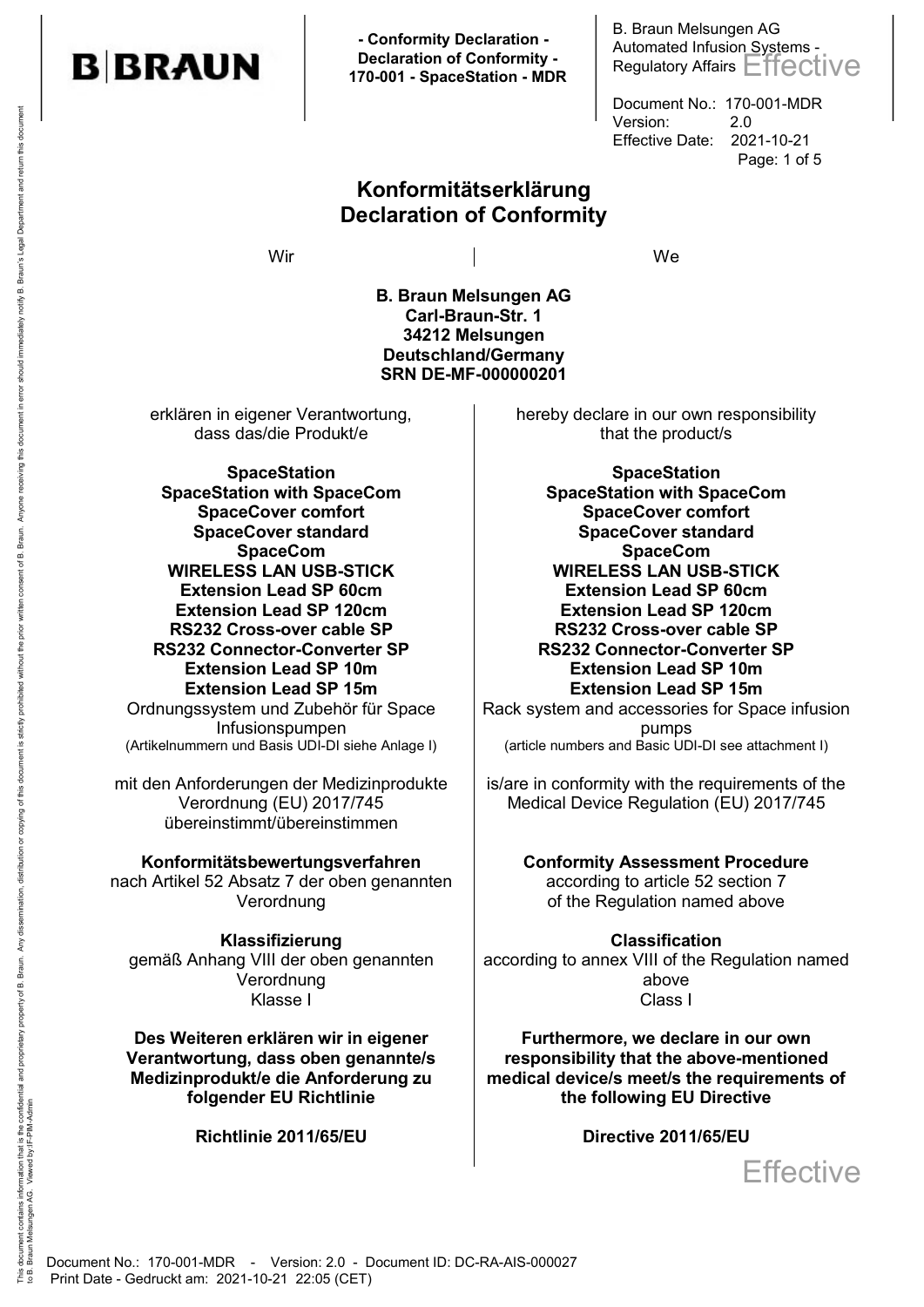# **B**BRAUN

 **- Conformity Declaration - Declaration of Conformity - 170-001 - SpaceStation - MDR** B. Braun Melsungen AG Automated Infusion Systems - Regulatory Affairs Effective

Document No.: 170-001-MDR Version: 2.0 Effective Date: 2021-10-21 Page: 2 of 5

of the European Parliament and of the Council of 8<sup>th</sup> June 2011 on the restriction of the use of certain hazardous substances in electrical and electronic equipment.

In addition,

**article 8713185U WIRELESS LAN USB-STICK** meets the requirements of the following EU **Directive** 

#### **Directive 2014/53/EU**

of the European Parliament and of the Council of 16<sup>th</sup> April 2014 on the harmonisation of the laws of the Member States relating to the making available on the market of radio equipment and repealing Directive 1999/5/EC

des Europäischen Parlaments und des Rates vom 8. Juni 2011 zur Beschränkung der Verwendung bestimmter gefährlicher Stoffe in Elektro- und Elektronikgeräten

#### **erfüllen**

Darüber hinaus erfüllt der **Artikel 8713185U WIRELESS LAN USB-STICK** die Anforderungen der folgenden EU-Richtlinie

#### **Richtlinie 2014/53/EU**

des Europäischen Parlaments und des Rates vom 16. April 2014 über die Harmonisierung der Rechtsvorschriften der Mitgliedstaaten über die Bereitstellung von Funkanlagen auf dem Markt und zur Aufhebung der Richtlinie 1999/5/EG

> **Gültig bis Valid until** 2024-10-19 2024-10-19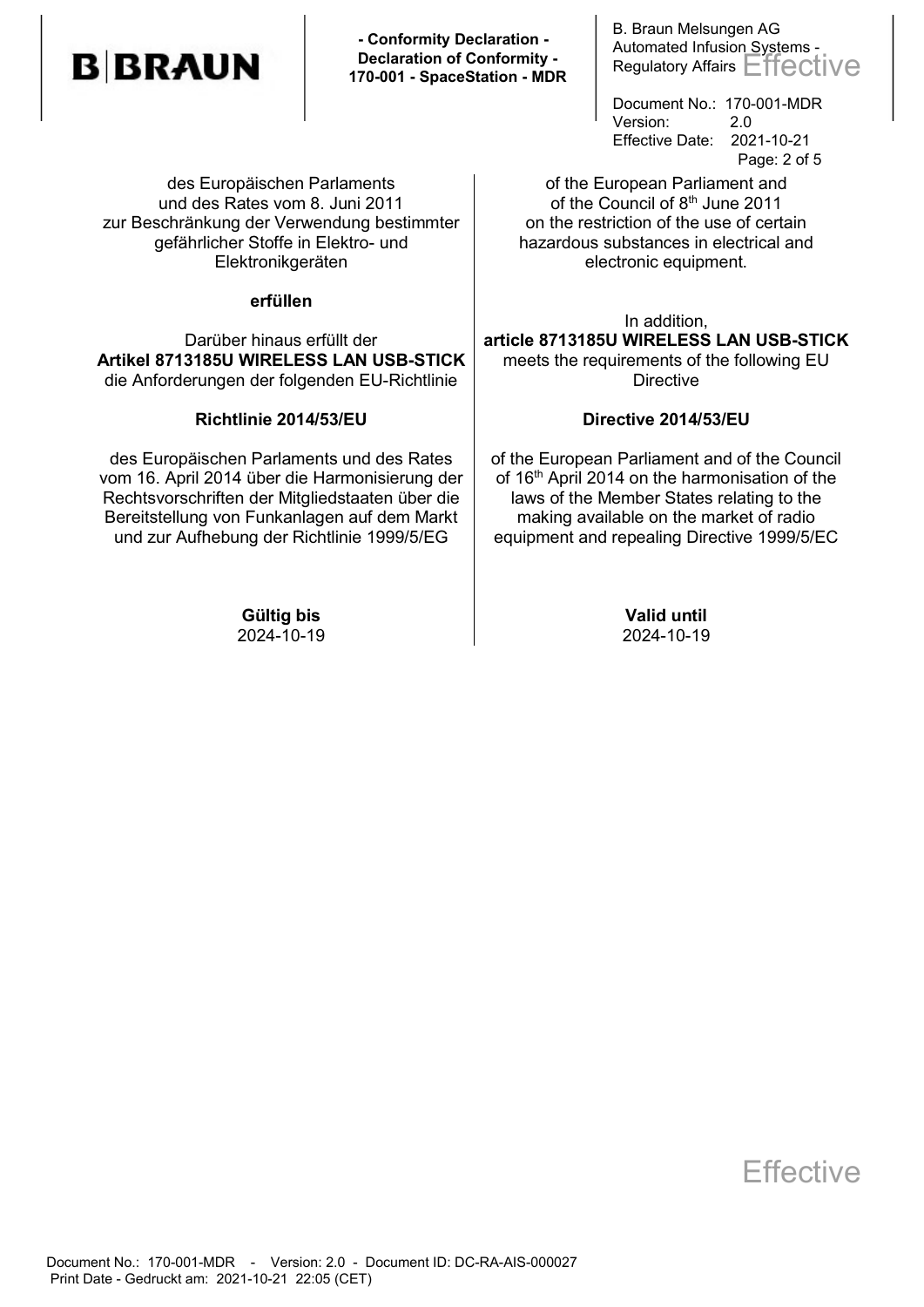## **B**BRAUN

 **- Conformity Declaration - Declaration of Conformity - 170-001 - SpaceStation - MDR** B. Braun Melsungen AG Automated Infusion Systems - Regulatory Affairs Effective

Document No.: 170-001-MDR Version: 2.0 Effective Date: 2021-10-21 Page: 3 of 5

#### **Anlage I / Attachment I**

#### **Basic UDI-DI 4039239000000225ZN**

| Art.-Nr. / Art. No. | <b>Produktname / Product name</b> | Klasse / Class |
|---------------------|-----------------------------------|----------------|
| 8713140             | <b>SpaceStation</b>               |                |
| 8713142             | SpaceStation with SpaceCom        |                |
| 8713145             | SpaceCover comfort                |                |
| 8713147             | SpaceCover standard               |                |
| 8713160             | <b>SpaceCom</b>                   |                |
| 8713185U            | <b>WIRELESS LAN USB-STICK</b>     |                |
|                     |                                   |                |

#### **Basic UDI-DI 40392390000024452P**

|         | Art.-Nr. / Art. No. Produktname / Product name | <b>Klasse / Class</b> |
|---------|------------------------------------------------|-----------------------|
| 8713210 | Extension Lead SP 60cm                         |                       |
| 8713215 | Extension Lead SP 120cm                        |                       |
| 8713237 | RS232 Cross-over cable SP                      |                       |
| 8713238 | RS232 Connector-Converter SP                   |                       |
| 8713315 | Extension Lead SP 10m                          |                       |
| 8713415 | Extension Lead SP 15m                          |                       |
|         |                                                |                       |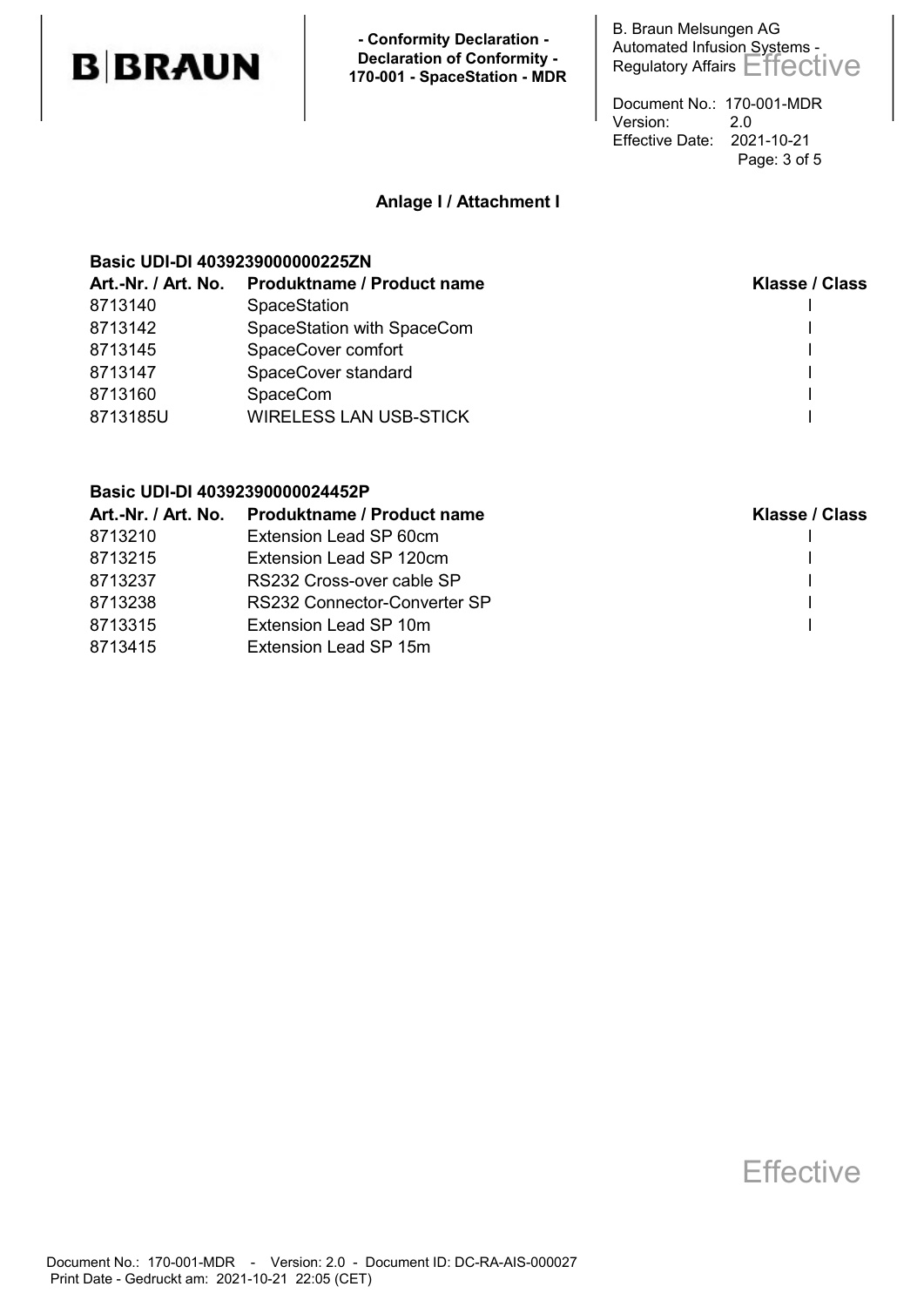

 **- Conformity Declaration - Declaration of Conformity - 170-001 - SpaceStation - MDR**

B. Braun Melsungen AG Automated Infusion Systems -Regulatory Affairs Effective

Document No.: 170-001-MDR Version: 2.0 Effective Date: 2021-10-21 Page: 4 of 5

#### **Document amendment information**

| <b>Version</b> | Description of the changes   |
|----------------|------------------------------|
| 1.0            | Initial version of document. |
| 2.0            | Adaption of validity.        |